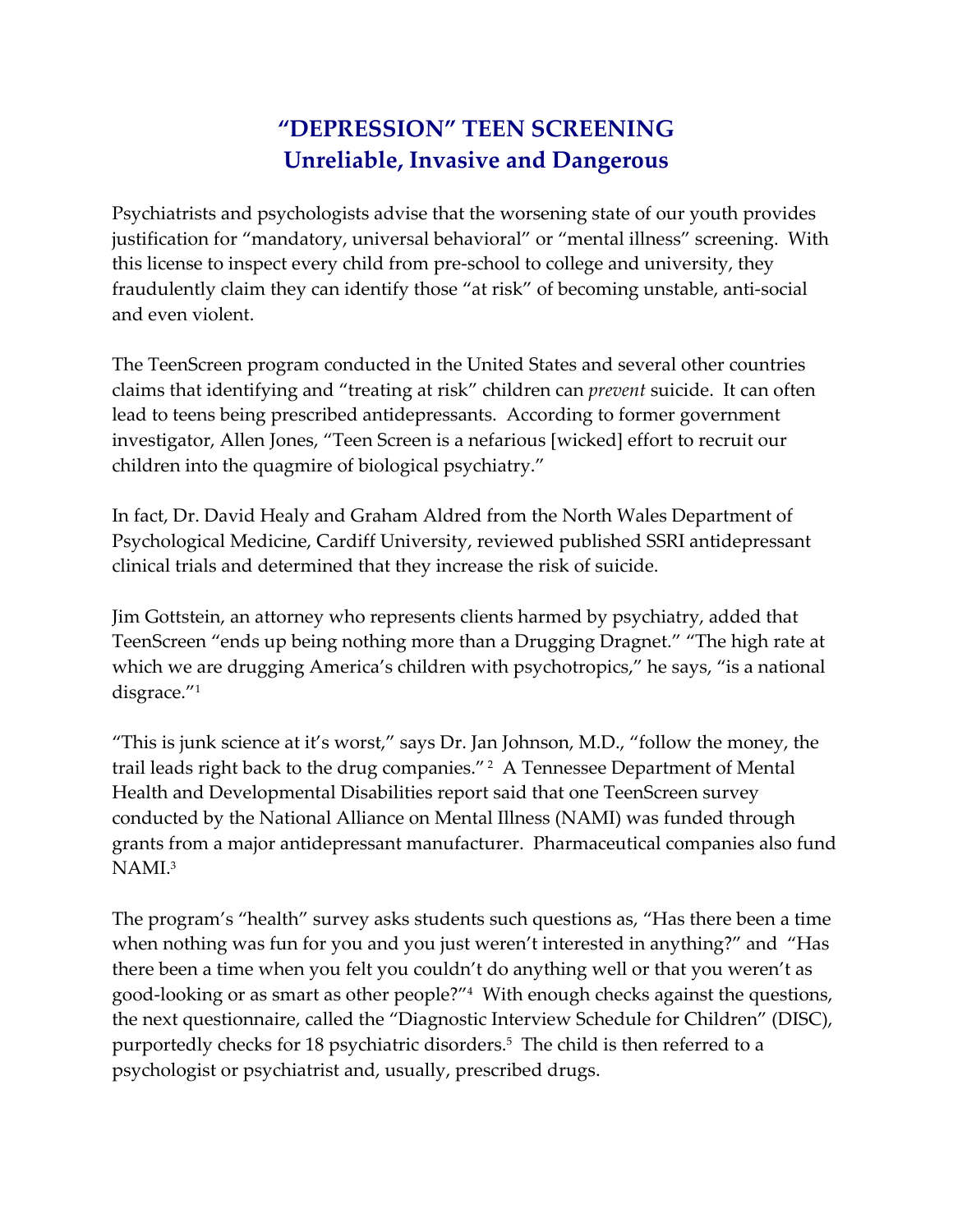Joseph Glenmullen of Harvard Medical School says the questionnaires used to diagnose depression "may look scientific," but "when one examines the questions asked and the scales used, they are utterly subjective measures…."6

Dr. Julian Whitaker, a respected U.S. physician and founder of the Whitaker Wellness Center, filled out a "depression" survey at the Prozac website. "You respond to 20 phrases with one of the following: not often, sometimes, often, or all the time. Phrases include, 'I feel downhearted, blue, and sad.' 'I have trouble sleeping through the night.' 'I eat as much as I used to,' 'I have trouble with constipation.' 'My mind is as clear as it used to be.' 'I am more irritable than usual.' 'I find it easy to make decisions.' (As you see, some of these questions are confusing, if not irrational)," he said. "I selected 'sometimes' for every phrase, as a normal, healthy person would. My score was 50, and I was advised to show this test to my doctor and 'ask him or her to evaluate you for depression.'"7

TeenScreen is the brainchild of psychiatrist David Shaffer who admits that there is a large chance that 84% of children screened could be wrongly identified as suicidal. Kelly Patricia O'Meara, former Congressional staff and author of *Psyched Out: How Psychiatry Sells Mental Illness and Pushes Pills That Kill*, responded to this: "Since when does an 84% failure rate equate to a reliable scientific test?" <sup>8</sup>

Not surprising, obtaining parental consent through the schools has been a problem. One newsletter reported, "As many of our community partners know, getting signed consent forms back to participate in a TeenScreen Program is no simple task. We urge sites to be creative regarding this first step of the program—for example, coming up with unique incentives that appeal to the students, such as movie rentals or fast food coupons."9 Other incentives include \$5 cash, gift certificates, food vouchers, a pizza party, pens and offering extra school credit to students who return the forms signed by their parents by the end of the school week.<sup>10</sup>

"Depression screening" in the general community has influenced the 60 million prescriptions for antidepressants written in the United States—about 10% of the American population, *including 1.5 million children*. <sup>11</sup> England's "Defeat Depression Campaign" resulted in the "prescribing of antidepressants by general practitioners rising substantially." As later discussed, these drugs cause or increase violent and suicidal behavior. The "teen screen" and other "depression screening" programs are thereby potential causes of greatly increased youth suicides when drugs are prescribed to supposedly "at risk" children.